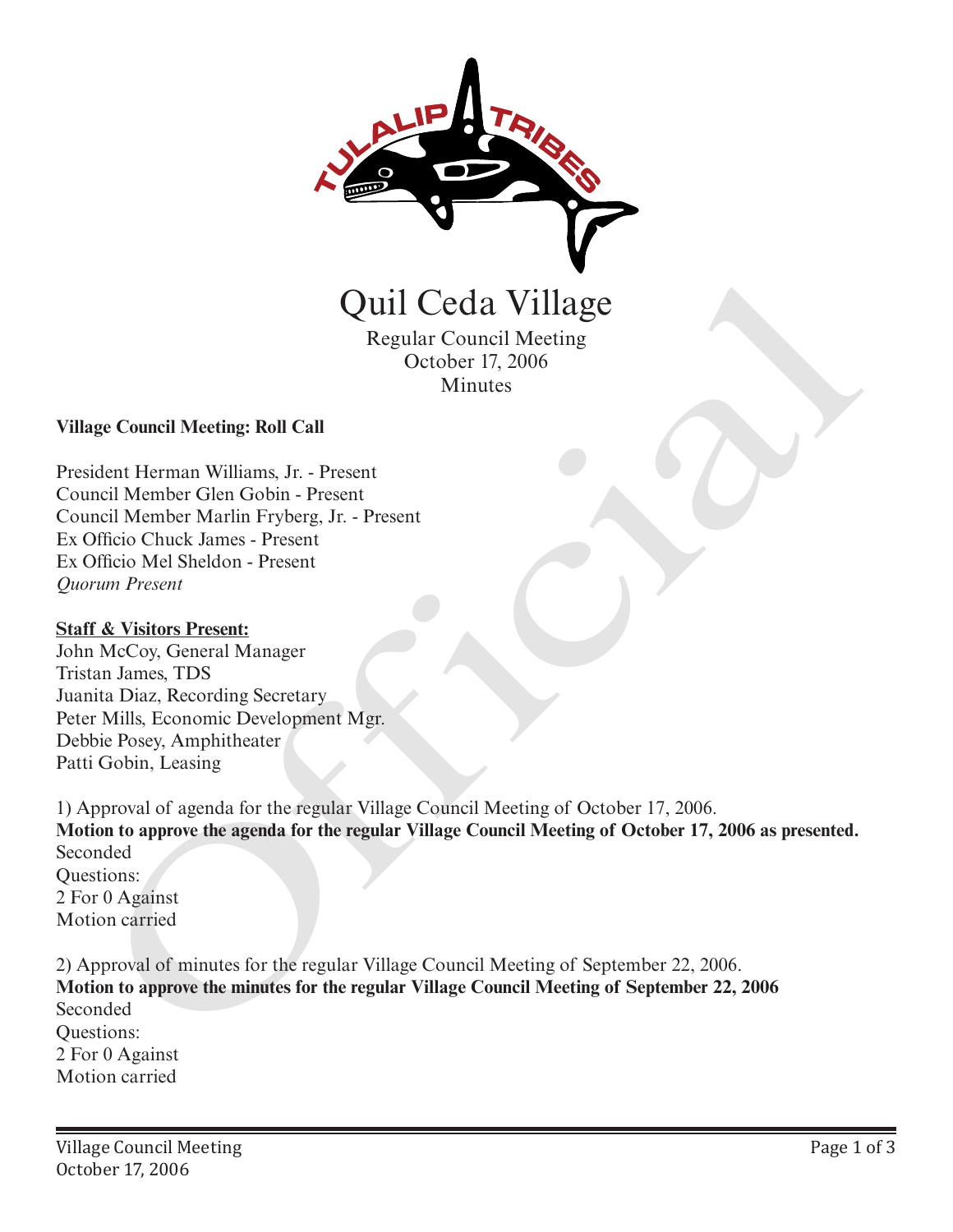### **Quil Ceda Village Economic Development**

3) PowerPoint Presentation: Continued Investment in 116th Street Interchange Discussion: Peter Mills, Glen Gobin, John McCoy, Herman Williams, Jr., Patti Gobin, Chuck James,

PowerPoint presentation and a handout presented to the Council and staff. The entire project is in the 30 million dollar range. The environmental contract is done, money is secured 1.2 million. Staff has worked hard with the county, and 2.2 million has been secured with Snohomish County. The funds are there. The subject of today's meeting is 2A Preliminary plan. Our phase 2A benefits are the culverts under I-5, lanes west of 116th, for traffic flow to be easy. A summary is shown in the presentation for phase and cost. \$699,000 left in the strategic budget, staff is requesting to use these monies to start the project. The money would be to secure and start plans with Parametrix, the money would be sufficient to get this started. Staff is asking the Village Council to recommend that this be brought to the BOD. We need a bid process, why are we using Parametrix without a bid process? There is an urgency to start the project; this firm has worked for the last three years on studies. This is a continuation of the same project? This is one project with multiple phases. What will happen to our project if the money is not granted to the tribe, staff will work with Congress for the federal funds. Does this take commitment from the County Executive or the Congress? This will take a relationship between both. The tribe and the City of Marysville have been working together to get this completed, the tribe has been putting an effort into this, and working with the other parties to receive the same amount of interest. What is the time frame for this? It is a continuation of design and completion of the plan. The timing is critical to secure the federal funds. We need to be complete with PSNE by early spring? Is this a presentation that has been brought before? This was brought to you in the 2006 charrette. 2 West bound lands on 116th will help the Casino and the Village to become more effective. Which project is more of urgency? Why is there such an urgency to get this project done at this time? At this time both projects are urgent to get done. There are traffic concerns for both interchanges; we are working locally, regionally to fix this situation. We are following the advisor of the Senators, breaking the phases down in portions. with the county, and 2.2 Million has been secture at win shondwish County. The timas are there.<br>Wiselet of today's meeting is 2A Preliminary plan. Our phase 2A benefits are the culverts under 1-<br>subject of 16day's meeting

# **Motion to recommend that this discussion be brought forward the Board of Directors.**

**Ouestions** 2 For 0 Against Motion carried

# **Quil Ceda Village General Manager**

4) Department of Energy Laboratory Discussion: John McCoy, Marlin Fryberg, Jr., Mel Sheldon, Glen Gobin, Peter Mills, Chuck James, Debbie Posey, Patti Gobin,

This is a project where the Department of Energy would like to build two laboratories, one the west coast and one on the east coast. Tulalip would be a perfect site for the research laboratory. The company is will to spend the money for the building and construction. Staff is requesting a letter of intent be sent by the deadline. We have the land mass; this would be an opportunity to work with PCSI. This would be a benefit for the tribe. How much land will it take? The building will be estimated, at the size of BINGO 3-5 acre.